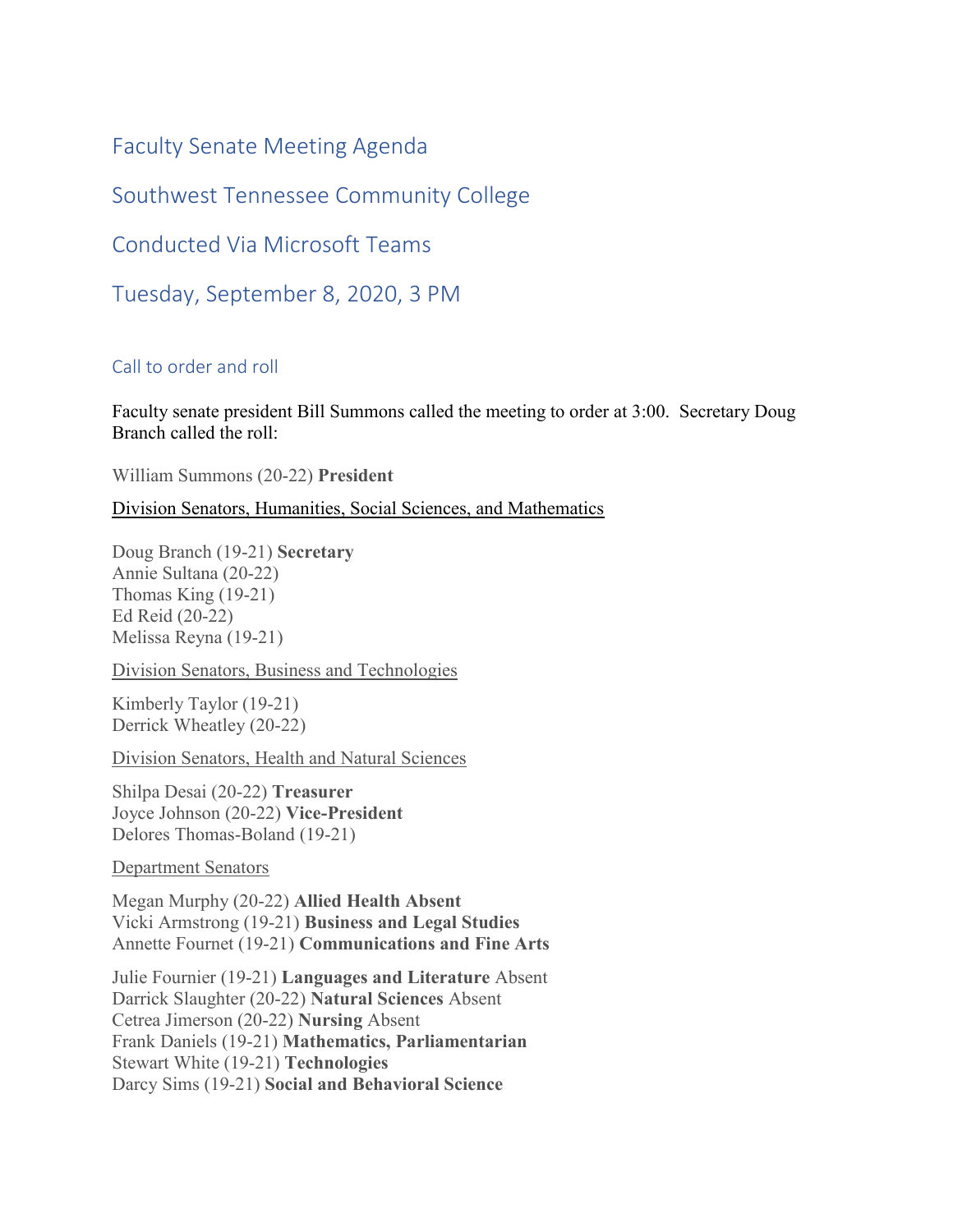# Approval of Minutes

The body approved the minutes from the April, 2020 faculty senate meeting.

### Reports from senate officers and senate committees

A. Joyce Johnson: Report on regular SEC meeting with Kendricks Hooker, VPAA and Sindy Abadie, Special Assistant to VPAA

Joyce mentioned several issues were addressed in that meeting:

Pay delays for online courses faculty created in May

Complaints about micromanagement by Teaching Academy

Questions about "Best Practices," promulgated by the Teaching Academy, a general sense that their "best practices" are sometimes little more than practices the Teaching Academy wishes to impose.

Joyce noted that Dr. Hooker wants faculty to express these frustrations, including deans in our complaints. He agreed, too, that the Teaching Academy should be making recommendations but not dictating course content.

The SEC also discussed concerns expressed to Dr. Hooker that Fall Break and Spring Break seem to have been cancelled, resulting in faculty losing leave days. Hooker responded that, with many of us teaching polysynchronous 13-week terms rather than the usual 15 weeks, faculty really did have some extra time off. He noted, too, that faculty teaching asynchronous classes could, if they wished, schedule time off.

The SEC expressed to Dr. Hooker a persistent concern that faculty should not feel pressure, either overt or implied, to participate in meetings and other college activities other than during days during which we are under contract.

Hooker regretted that certain promotional programs the college had created, like allowing students the opportunity to take two classes and get one class free, did not help as much as hoped to correct serious enrollment shortfalls. Funds that had been set aside for that initiative will now be used to give financial assistance to help some students who were purged from their classes.

The SEC expressed concern about the integrity of online testing and the difficulty of ensuring that students do not cheat. Hooker replied that funding for "Honor Lock," a program designed to curtail cheating on tests, has not yet been secured, but that there is a movement afoot trying to make funds available for this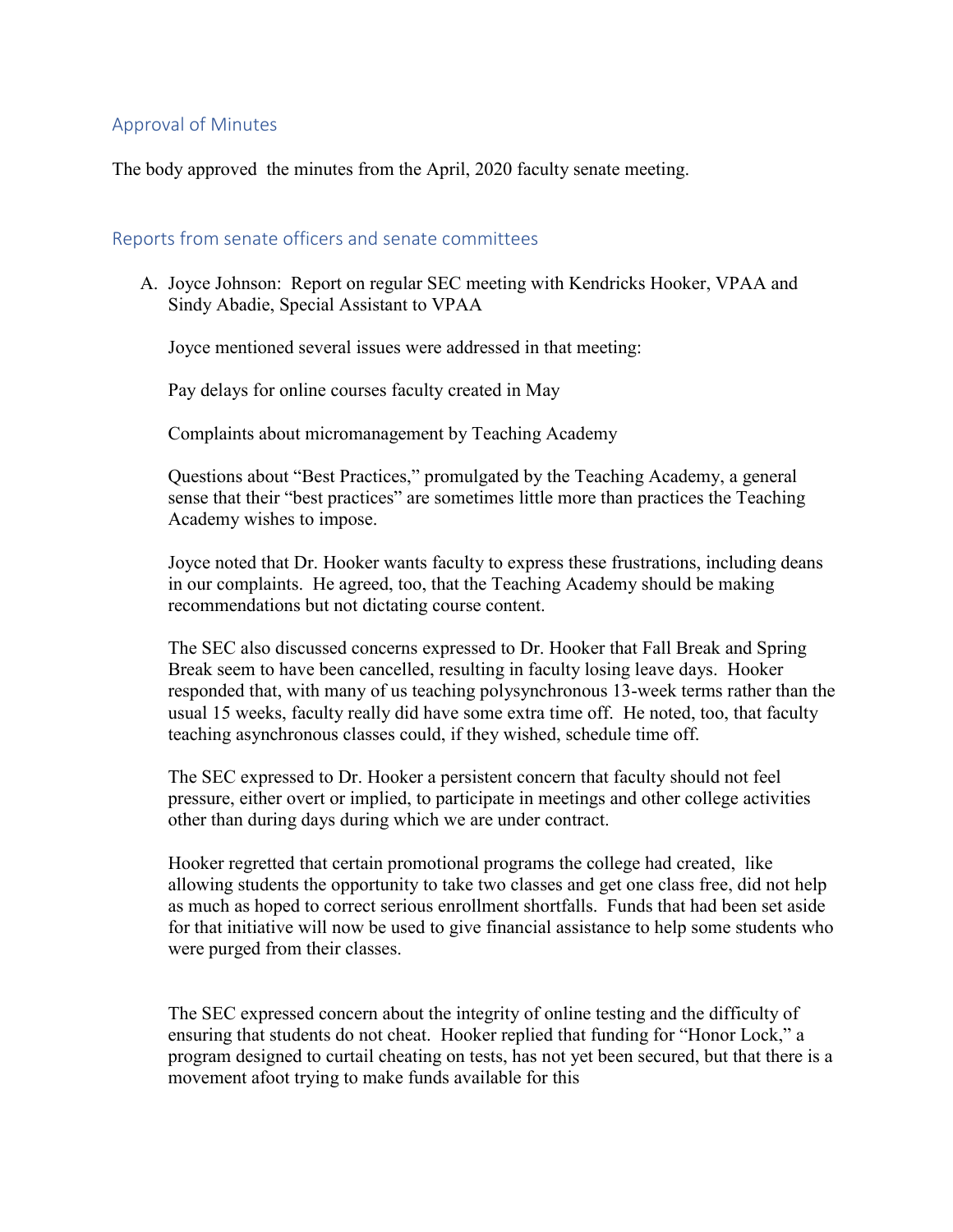Special Guest: Kendricks Hooker, VPAA, answers questions and hears concerns about topics such as enrollment, Distance Education, and the Teaching Academy

The Senate welcomed Dr. Hooker, who had a good bit of information to share. A few highlights follow:

Dr. Hooker shared Southwest enrollment numbers, as of the day of our meeting: Headcount down 23.97% since Fall 2019. FTE down 24.26%. We will have an approximately 10 million dollar shortfall. We need to create a new budget and submit, to TBR, a 51 million dollar budget rather than a 61 million dollar budget. Our losses have been much stronger than sister institutions in Tennessee.

Hooker gave details on what the college has done, and what possibilities remain on the table for money saving:

There are 39 open positions; 28 of them have been frozen or are about to be. Savings, 1.3-1.4 million dollars.

Approximately 5.3 million dollars in savings needs to come from Academic Affairs.

The possibility of voluntary retirements will be explored.

We will need to look at salary reductions. All areas of the college, including administration, would see such reductions.

Faculty overloads cost the college between 2.5 and 2.8 million dollars, and the college offers many overloads, with 89% of our faculty receiving them. This might be a problem with SACS, too. Reductions of overloads is a strong possibility.

We also have a significant amount of release time for faculty. Dr. Hooker thinks we need to standardize it, 3 hours available in humanities, 5 hours in science.

He stressed that the administration's priority is to implement cost savings without removing jobs. He did say, though, that layoffs and furloughs are, indeed possible.

Other possible areas of savings might include certain dues and subscriptions, software cost savings, and another idea being considered, asking everybody to work for one week with no pay.

Senators and other faculty asked questions of Dr. Hooker, about financial and other concerns, paraphrased here:

Q. Might there be reductions in the number of our many deans ad assistant deans? A. That is a possibility being considered.

Q. Will salary amount cuts be "across the board?"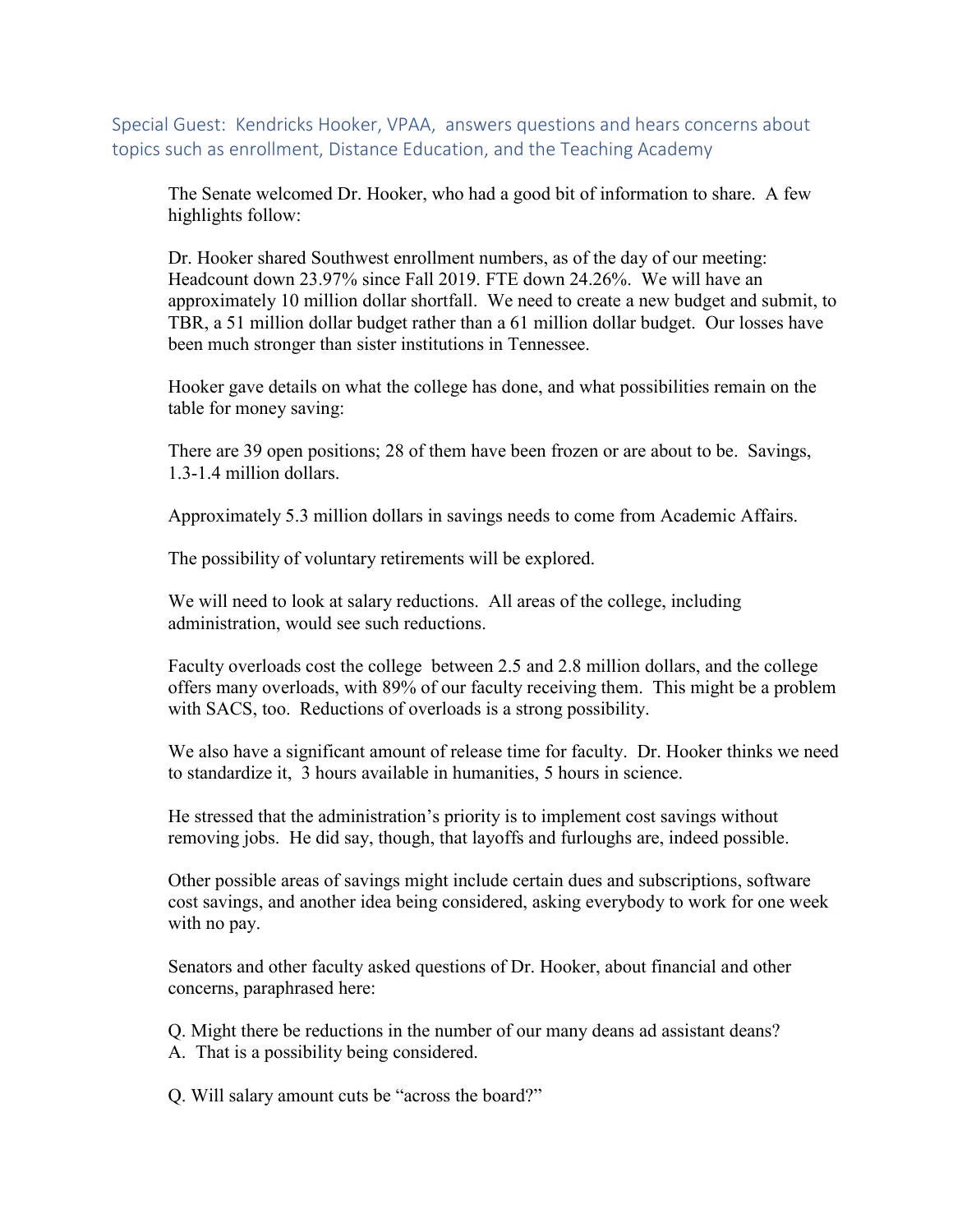A. We are thinking there will be larger reductions for people making over approximately \$100,000, smaller reductions for people making under approximately \$50,000.

Q. When will these changes go into effect? A. Spring 2021, at the earliest.

Q. How about energy costs? Climate control of empty buildings, for instance? A. Yes. We are mothballing about twenty buildings for a while.

Q. When will the information about early retirements or pay cuts be shared?

A. The plan will be publicized in October.

Q. Are there plans to halt promotions or tenure temporarily?

A. Dr. Hooker has made no recommendation to that effect, nor has he heard of such considerations.

Q. Why have some faculty members not received the full amount of money for which their recent promotions entitled them?

A. Dr. Neal is looking into this, as it is an immediate and "shocking" concern.

Q. What about the fact that faculty are often asked to take overloads and that it's very difficult to find adjuncts for some positions?

A. If one item, like overload pay, is reduced there won't be salary reductions. The administration is trying to minimize the effects on faculty compensation.

Q. Will the college be declaring financial exigency?

A. We do not know yet.

Q. What about the approval process for online courses, currently being spearheaded by the Teaching Academy? Will there be changes to that process, which is often confusing and unclear?

A. Yes. Distance Learning and the Teaching Academy are working on streamlining and clarifying that process, with the Teaching Academy doing most of the technical review. We hope to have a few faculty members to work with Distance Learning and the Teaching Academy so that the process can be improved.

Other questions that Dr. Hooker said he is hearing and will be considering:

Q. What do we do if we are given an online class, created by a different faculty member, that does not meet an individual professor's standards for professionalism?

Q. We are currently unable to clone classes ourselves, even though such technology exists. Why not?

Q. Why can we not have more than one master copy of a particular class?